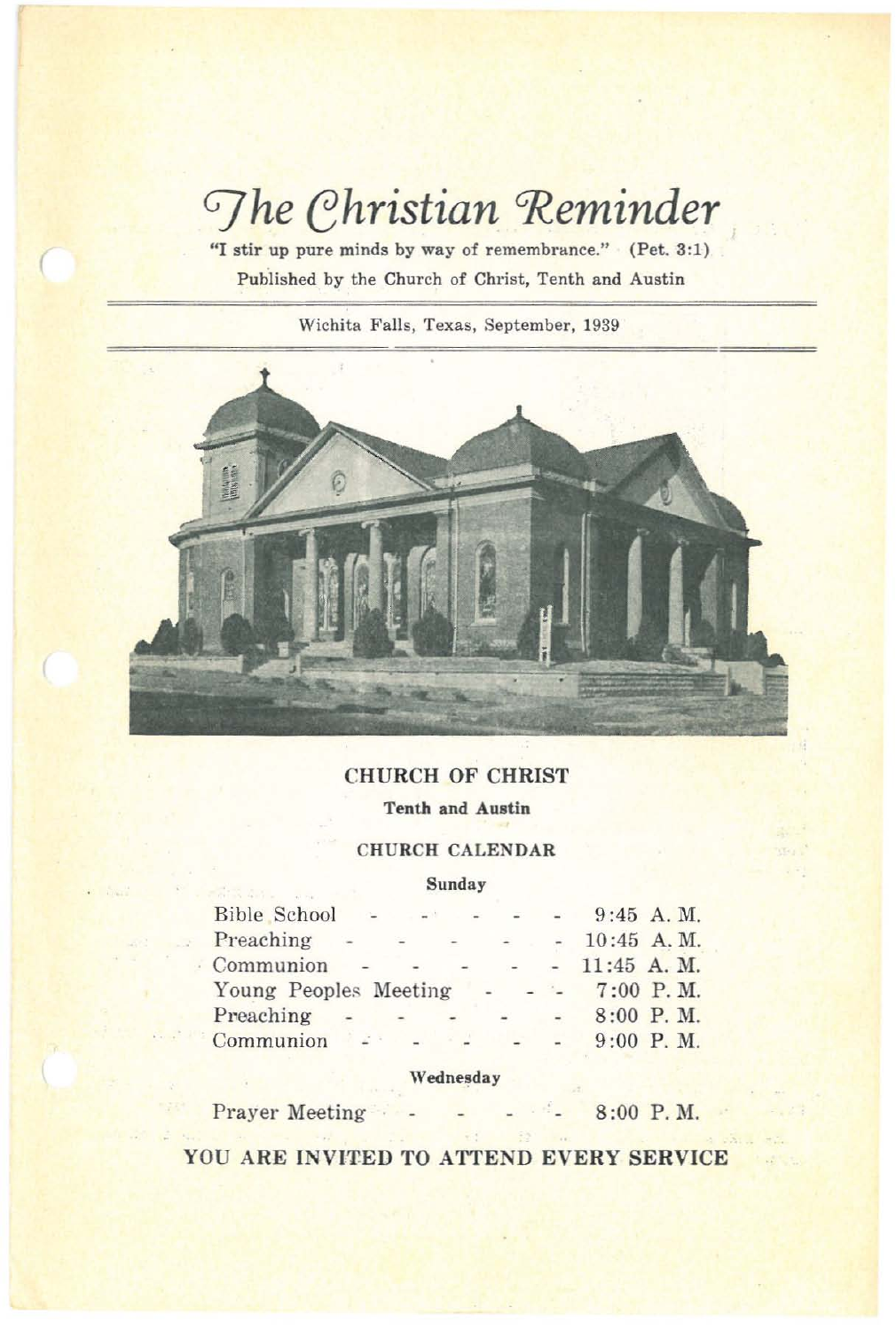*GJhe ehiistian 'Reminder Published Monthly* by *ehurch* of *ehrist*



*Robert* C. *Jones. Editor*

#### HOUSTON, TEXAS

Brother Jones will be in Houston, Texas with the Central church and Brother Burton Coffman for a revival meeting from September 4th. to 17th. This is the last meeting that Brother Jones will hold away from home this year. Brother Eugene D. Smith will fill the pulpit at Tenth and Austin during the absence of the regular minister.

## CHRISTIAN DUTY

He that knows not, and knows not that he knows not, is a fool: Avoid him.

He that knows and knows not that he knows, is asleep: Awake him.

He that knows not and knows that he knows not, is simple: Teach him.

He that knows and knows that he knows, is wise: Follow him.

## What Must I Do To Become A Member Of The Church Of Christ?

You must hear the truth. Mt. 17:5; Ac. 2:22; Rom. 10:13-17; Rev. 2:7.

You must believe the truth. 2 Thess. 2:12-13; Heb. 11:6; In. 8:21-24; Mk. 16:16; In. 3:16-18; Rom. 5:1.

You must repent of your sin. Lk. 13:13; Lk. 24:47; Ac. 3:19; Ac. 17:30.

You must confess Christ. Mt. 10:30-32; Ac. 8:37; Phil. 2:11; Rom. 10:9-10.

You must be baptized. Mt. 28:18-20; Mk. 16:16; Ac. 2:37-47; Ac, 9:6; 22:16; 1. Pet. 3:21; Rom. 6:3-5; Col. 2:12; Gal. 3:27.

#### SOME MISTAKES

The delusion that individual advancement is made by crushing others down.

The tendency to worry about things that cannot be changed or corrected.

Insisting that a thing is impossible because we ourselves cannot accomplish it.

Refusing to set aside trivial preferences in order that important things may be accomplished.

Neglecting development and refinement of the mind by not acquiring the habit of reading.

Failing to know the way of life because we do not study and rightly divide the word of truth.

Staying in a lost condition because we do not believe and obey the gospel.

Thinking we can sow to the flesh and reap everlasting life.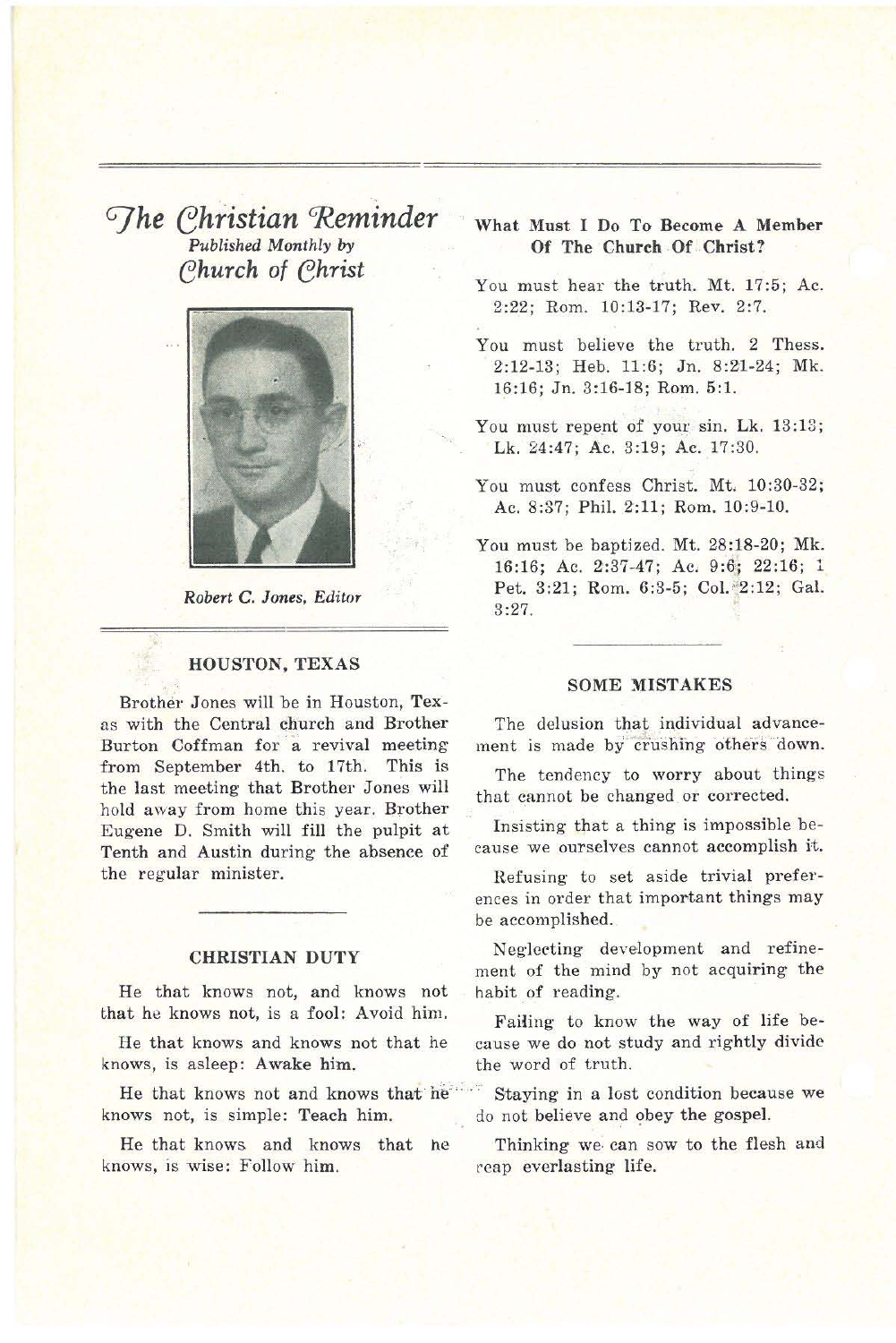#### SPARKS OF TRUTH

The holier-than-thou attitude may be caused by virtue, but usually it is caused by a poor memory.

(

The meanest, most contemptible kind of praise is that which first speaks well of a person and then qualifies it with a "but."

Great minds discuss ideas; average minds discuss events; small minds discuss people.

He who has conferred a kindness should be silent; he who has received one should speak of it.

You are unfair if you judge others by what they actually do. but judge yourself by what you think you can do.

Some person reported to the amiable poet Tasso that a malicious enemy spoke ill of him to all the world. "Let him persevere," said Tasso, "his rancor gives me no pain. How much better is it that he should speak ill of me to all the world, than that all the world should speak ill of me to him."

#### NEW MEMBERS

John A. Moore, 1409 Travis. Mrs. John A. Moore, 1409 Travis. C. S. Canada, 1010 Sixth. Mrs. C. S. Canada, 1010 Sixth. Robert Ligon, 511 Burnett.

#### WE ARE SAVED OR JUSTIFIED BY-

- God: (Rom. 8:33 "It is God that justifieth."
- Christ: (Mt. 1:21) "He shall save his people from their sins."
- Spirit: (l Cor. 6:11) "But ye are justified in the name of the Lord Jesus, and by the spirit of our God,"
- Blood: (Rom. 3:24) "Being justified freely by his grace through the re- demption that is in Christ Jesus." demption that is in Christ Jesus."<br>Gospel: (1 Cor. 15:1-2) "I declare unto
- you the gospel!-- by which also ye are saved."
- Faith: (Rom. 5:1) "Therefore being justified by faith, we have peace with God."
- Works: (Jas. 2:24) "Ye see then how that by works a man is justified, and not by faith only."
- Baptism: (1 Pet. 3:21) "Baptism doth also now save us."

Man is saved from his past sins by faith, repentance, confession and baptism. But faith, repentance, confession nor baptism is the savior, These things are means to the end-salvation in Christ The Savior is a person, a being. Faith, repentance, confession and baptism are acts performed which are necessary to reach salvation in Christ the Savior.

#### PRAYER

- often say my prayers, but do I ever pray?
- Do the wishes of my heart go with the words I say?
- might as well kneel down and worship Gods of stone,
- As to offer to the living God a prayer of words alone.
- For words without the heart the Lord will never hear!
- Nor will he to those lips attend whose prayers are not sincere.